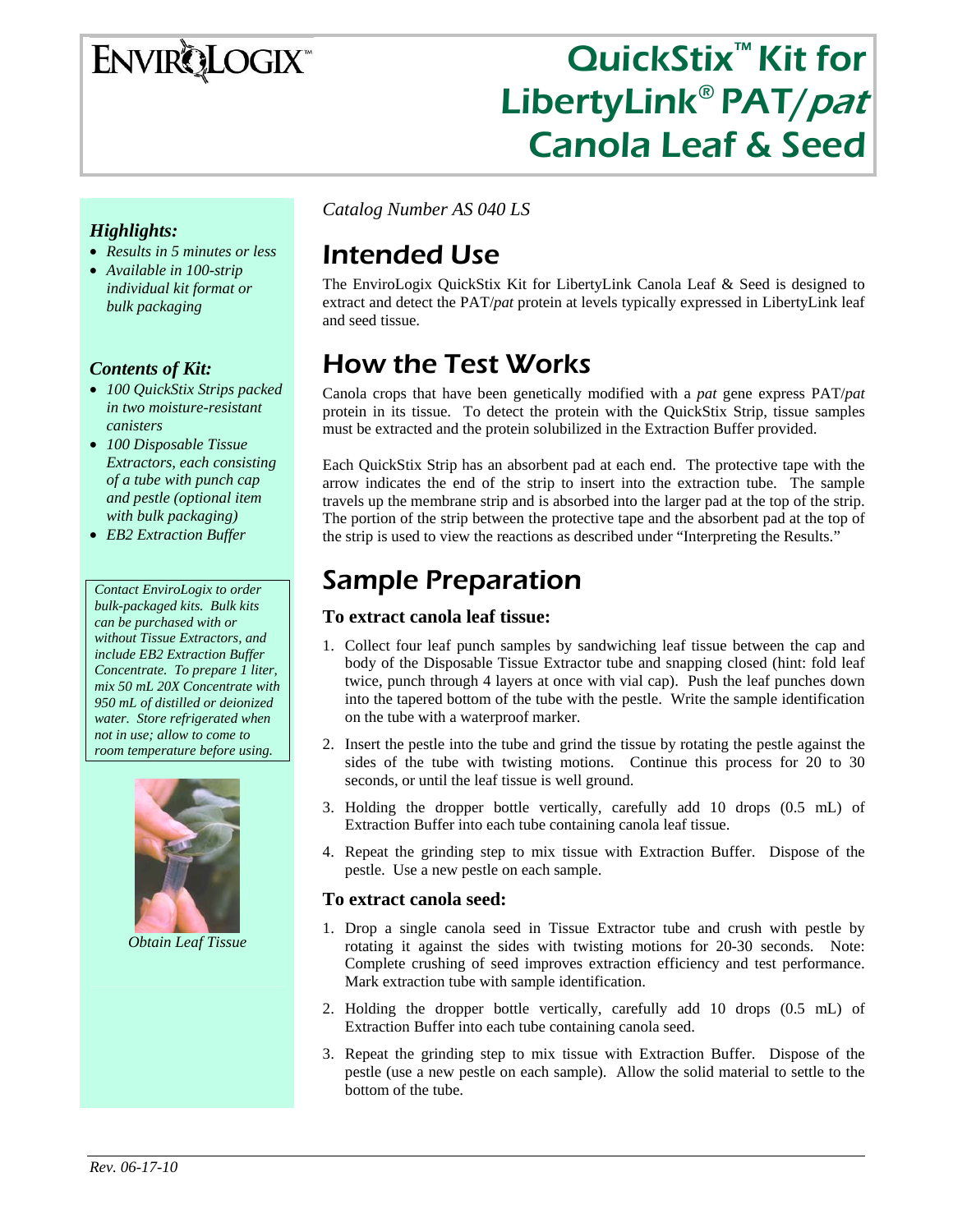#### QuickStix Kit for LibertyLink PAT/pat Canola Leaf & Seed Page 2 of 4



*Grind Tissue* 



*Insert QuickStix Strip* 



4. Repeat the protocol for each sample to be tested, using a new tube and pestle for each. Use caution to prevent sample-to-sample cross-contamination with plant tissue, fluids, or disposables.

### How to Run the QuickStix Strip Test

- 1. Allow refrigerated canisters to come to room temperature before opening (to avoid exposing remaining strips to moisture by condensation). Remove the QuickStix Strips to be used. Avoid bending the strips. Reseal the canister immediately.
- 2. Place the strip into the extraction tube. The sample will travel up the strip. Use a rack to support multiple tubes if needed.
- 3. Allow the strip to develop for 5 minutes before making final assay interpretations. Positive sample results may become obvious much more quickly.
- 4. If you wish to retain the strip, cut off and discard the bottom section of the strip covered by the arrow tape.

### Interpreting the Results

Development of the Control Line within 5 minutes indicates that the strip has functioned properly. Any strip that does not develop a Control Line should be discarded and the sample re-tested using another strip.

If the sample extract contained PAT/*pat* protein, a second line (Test Line) will develop on the membrane strip between the Control Line and the protective tape, within 5 minutes of sample addition*. The results should be interpreted as positive for PAT/*pat *protein expression*. *Any clearly discernible pink Test Line is considered positive.*



If no Test Line is observed after 5 minutes have elapsed, the results should be interpreted as negative, meaning that the sample contained less PAT/*pat* protein than is typically expressed in the tissues of LibertyLink-modified plants.

Warning: A negative result with this test on seed or leaf extracts does not necessarily rule out the presence of genetically modified material in the sample, including LibertyLink PAT/*bar* canola in the sample. This test **will** detect PAT/*pat* proteins such as those found in LibertyLink PAT/*pat*, Bt11, and Herculex I (Cry1F) corn; along with LibertyLink PAT/*pat* canola. It **will not** detect PAT/*bar* proteins as expressed in StarLink corn and LibertyLink PAT/*bar* canola or cotton.

### Kit Storage

This QuickStix Kit can be stored at room temperature, or refrigerated for a longer shelf life. Note the shelf life on the kit box for each storage temperature. The kit may be used in field applications; however, prolonged exposure to high temperatures may adversely affect the test results. Do not open the desiccated canister until ready to use the test strips.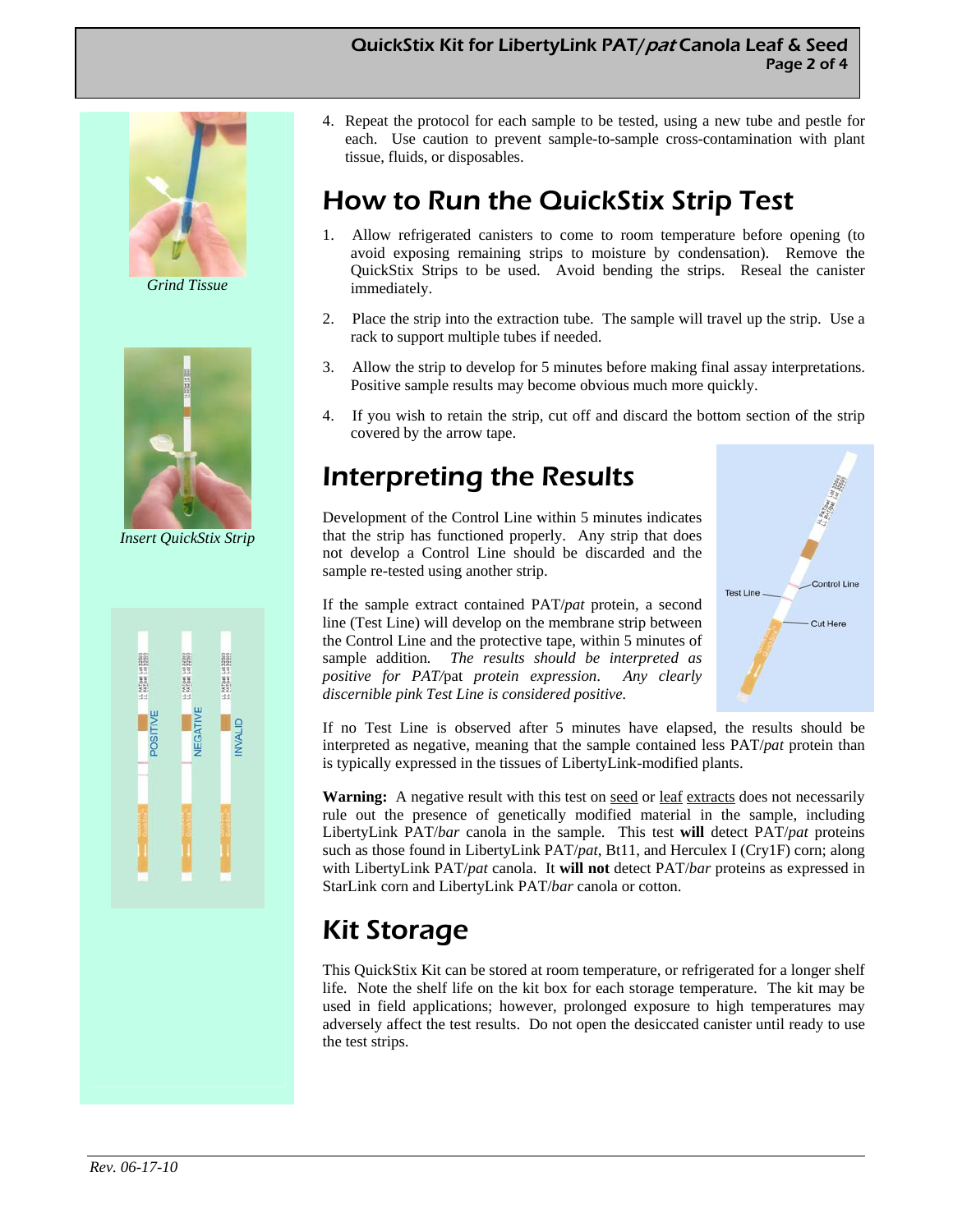

## Precautions and Limitations

- This kit is designed for screening for presence or absence only and is not meant to be quantitative.
- As with all tests, it is recommended that results be confirmed with an alternate method if necessary.
- The assay has been optimized using the protocol and buffer provided in the kit. Deviation from this protocol may invalidate the results of the test.
- The results generated through the proper use of this kit reflect the condition of the working sample directly tested. Extrapolation as to the condition of the originating lot from which the working sample was derived should be based on sound sampling procedures and statistical calculations which address random sampling effects, non-random seed lot sampling effects, and assay system uncertainty. A negative result obtained when properly testing the working sample does not necessarily mean the originating lot is entirely negative for the analyte or protein in question.
- A negative result with this kit does not mean that the sampled tissue has not been otherwise genetically modified.
- A strong positive result may safely be interpreted in as little as 2 minutes after sample addition. It is not safe, however, to conclude that a sample is negative before a full 5 minutes has elapsed, as a weak positive sample may require the full 5 minutes for a distinct Test Line to appear.
- Protect all components from hot or cold extremes of temperature when not in use. Do not leave in direct sunlight or in vehicle.